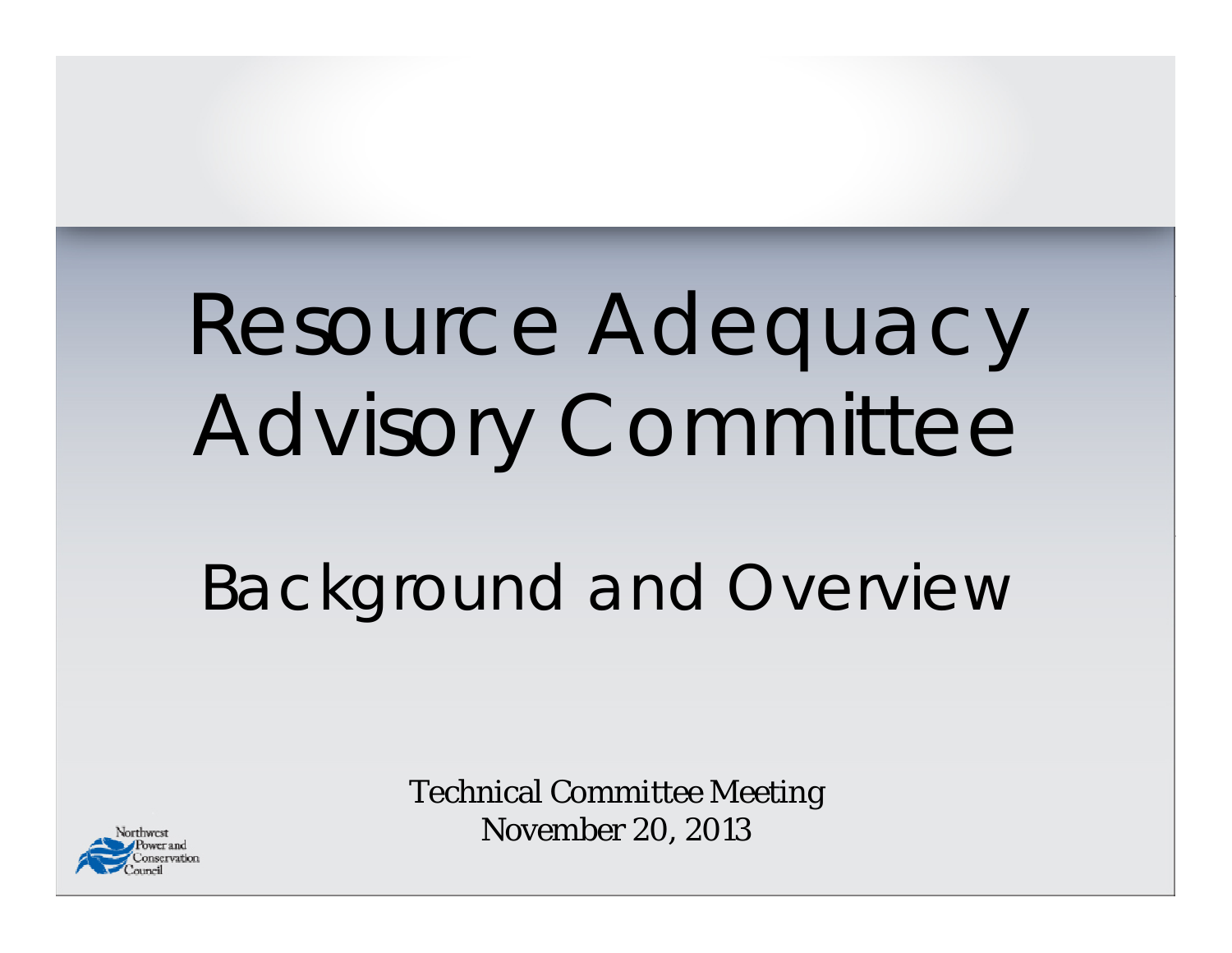# General Topic Outline

- Ξ Scope and Role of RAAC
- $\blacksquare$ Defining and Measuring Adequacy
- $\blacksquare$ **- History of NW Assessments**
- $\blacksquare$ Continuing Challenges
- Work Plan
- Schedule

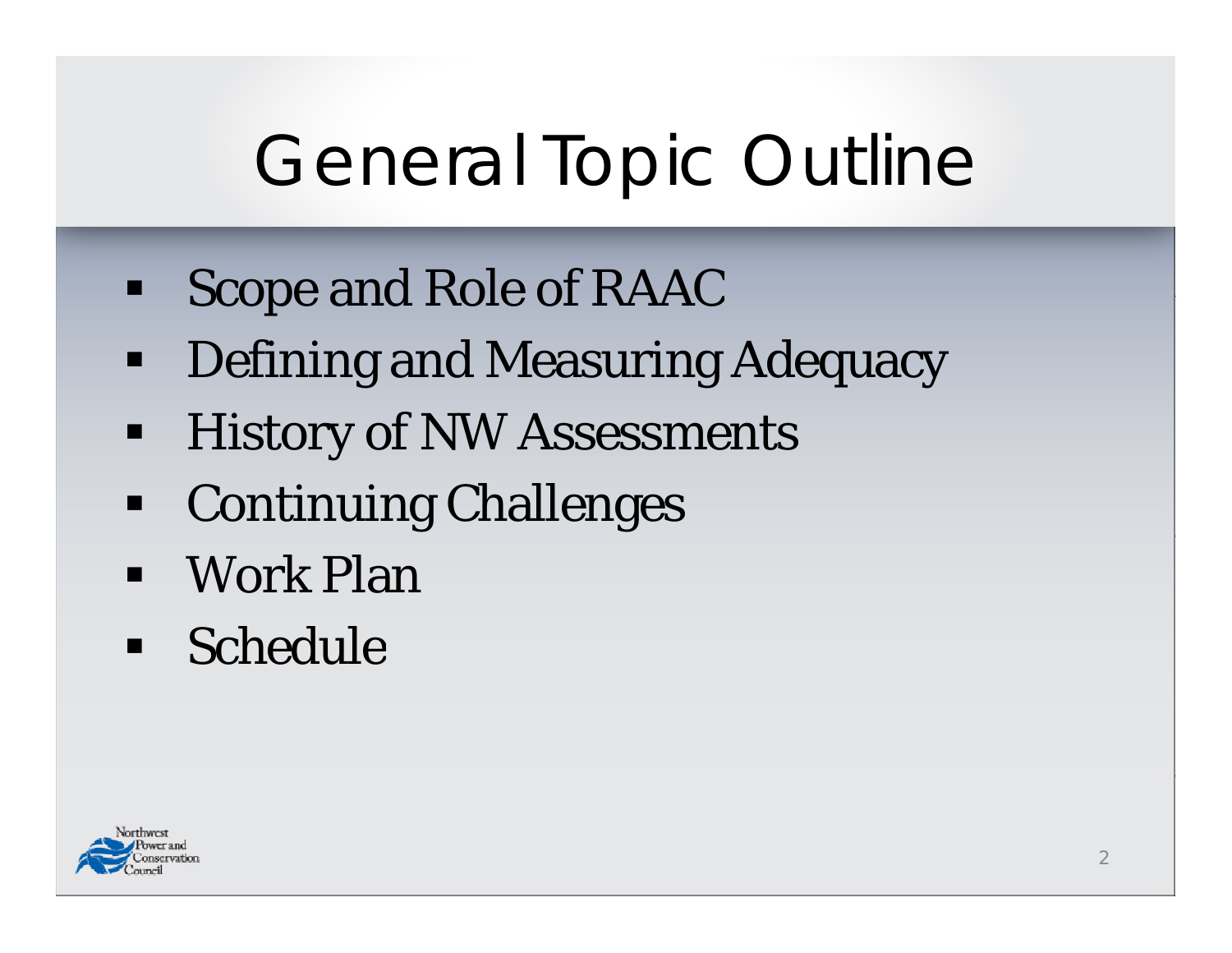# Scope and Role

- Federal Advisory Committee Act
- Advise Council:
	- Adequacy standard
	- Adequacy assessments
	- Other adequacy issues
	- Adequacy in the power plan
- **-** Authority
	- Advisory only
	- Members do not vote
- Open Meetings with published minutes

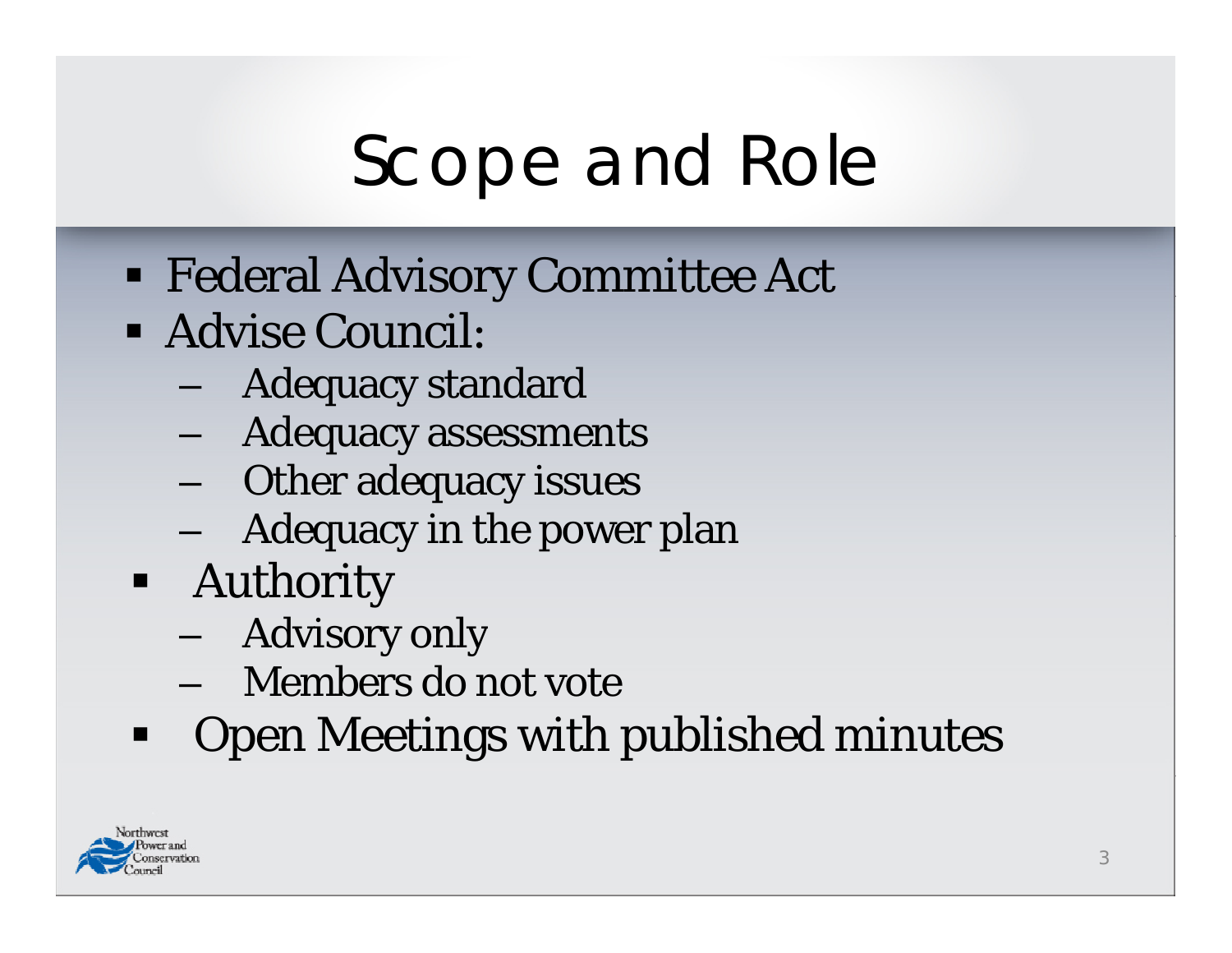## Scope and Role

### **Structure**

- Technical committee
- Steering committee
- **Organization** 
	- $\mathcal{L}_{\mathcal{A}}$ Management officer: Power Division Director
	- Committee co-chairs: Council and BPA

### • Members

Utilities, commissions, states, trade associations, transmission groups, public interest groups

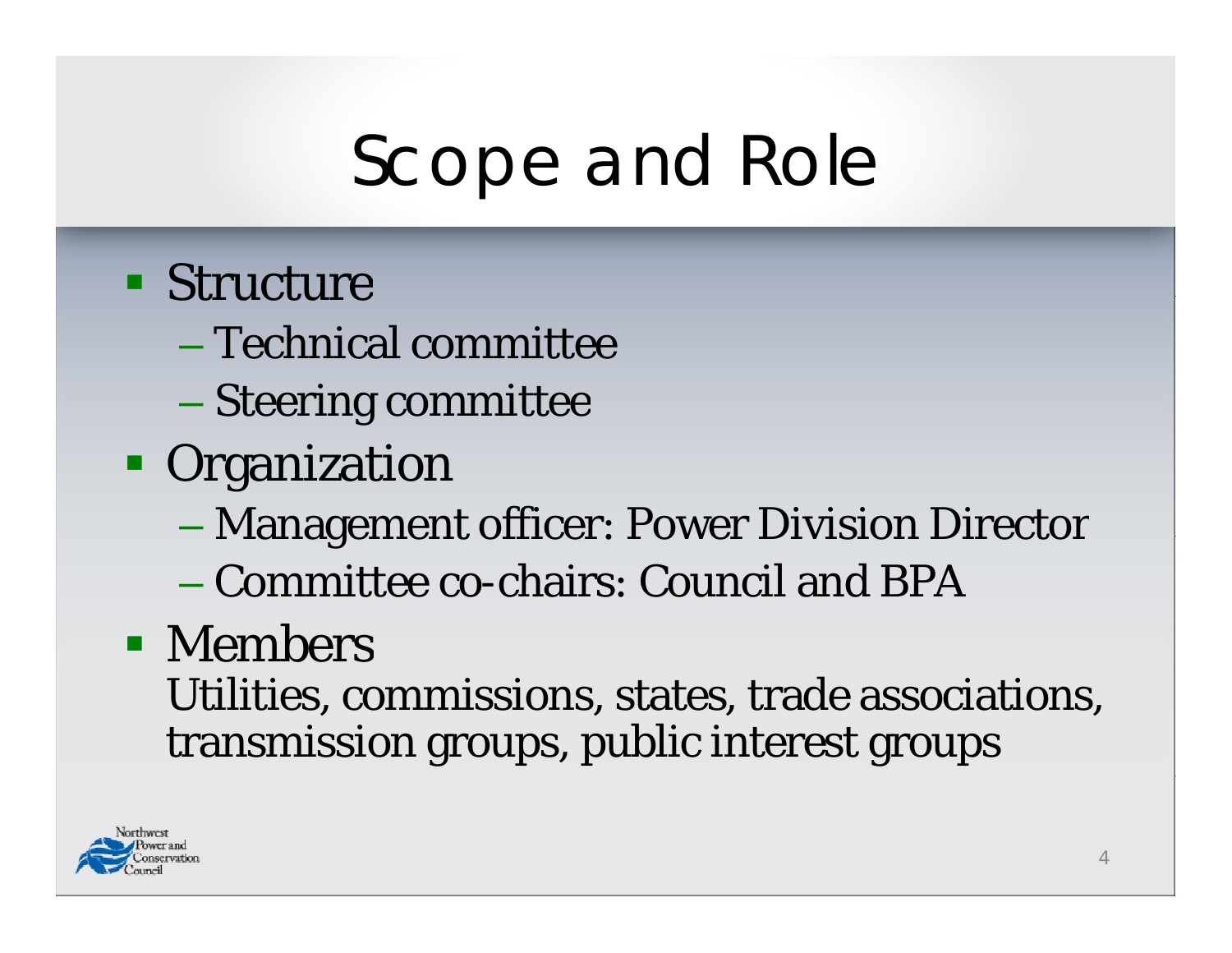## NERC Definition of Adequacy

*Adequacy is the ability of the electric system to supply the aggregate electric p gy q f ower and energy requirements of the electricity consumers at all times, taking into account scheduled and reasonably expected unscheduled outages of system components.*

No utility plans for a 100% adequate supply because the cost would be prohibitive

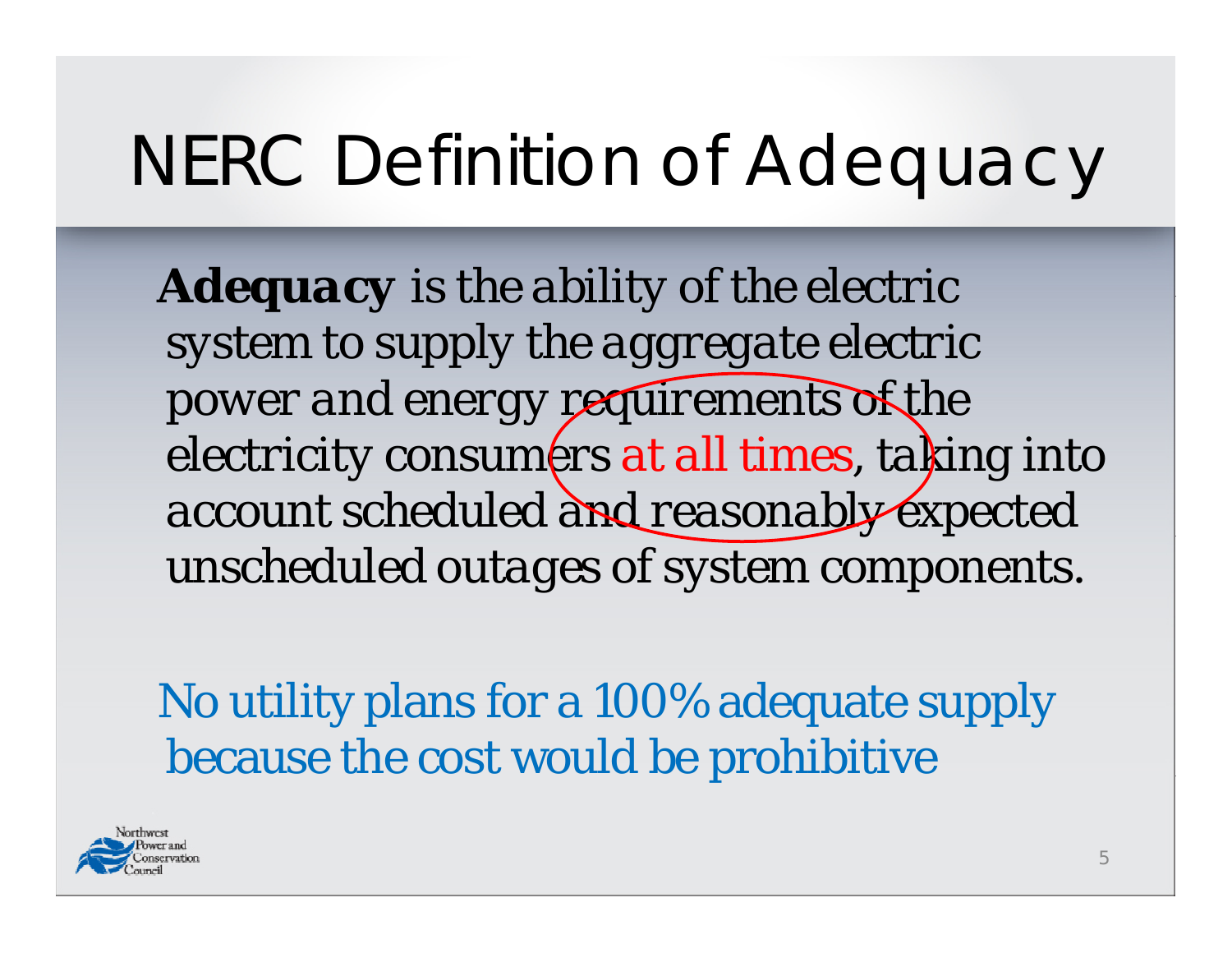### Adequacy Measurements Frequency, Duration and Magnitude of Shortages

- LOLP = loss of load probability Likelihood of having at least one shortage in a future year
- $\blacksquare$  LOLE = loss of load expectation Expected number of shortage events per year
- $\blacksquare$  LOLH = loss of load hours Expected number of shortage hours per year
- $\blacksquare$  EUE = expected unserved energy Average amount of unserved load
- $\blacksquare$  CVaR95 = conditional value at risk Average magnitude of the worst 5% of shortage events

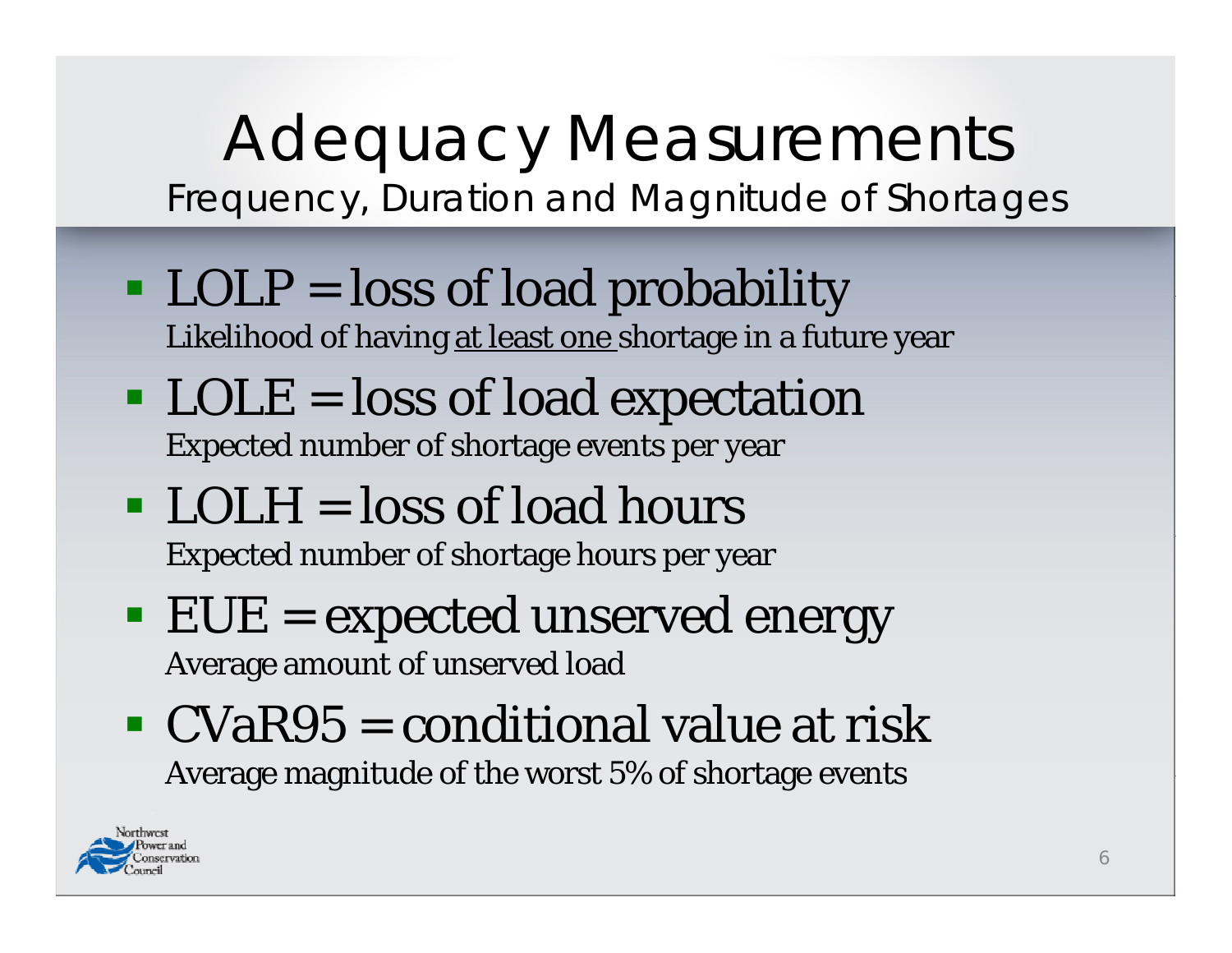# Analytical Tool – GENESYS

- $\blacksquare$ Chronological hourly simulation
- Monte Carlo method
- $\blacksquare$  Random Variables
	- •Water Conditions
	- •Temperature/Loads
	- •Resource Forced Outage
	- •Wind
- p. Curtailment record
- П Metrics derived fromcurtailment record



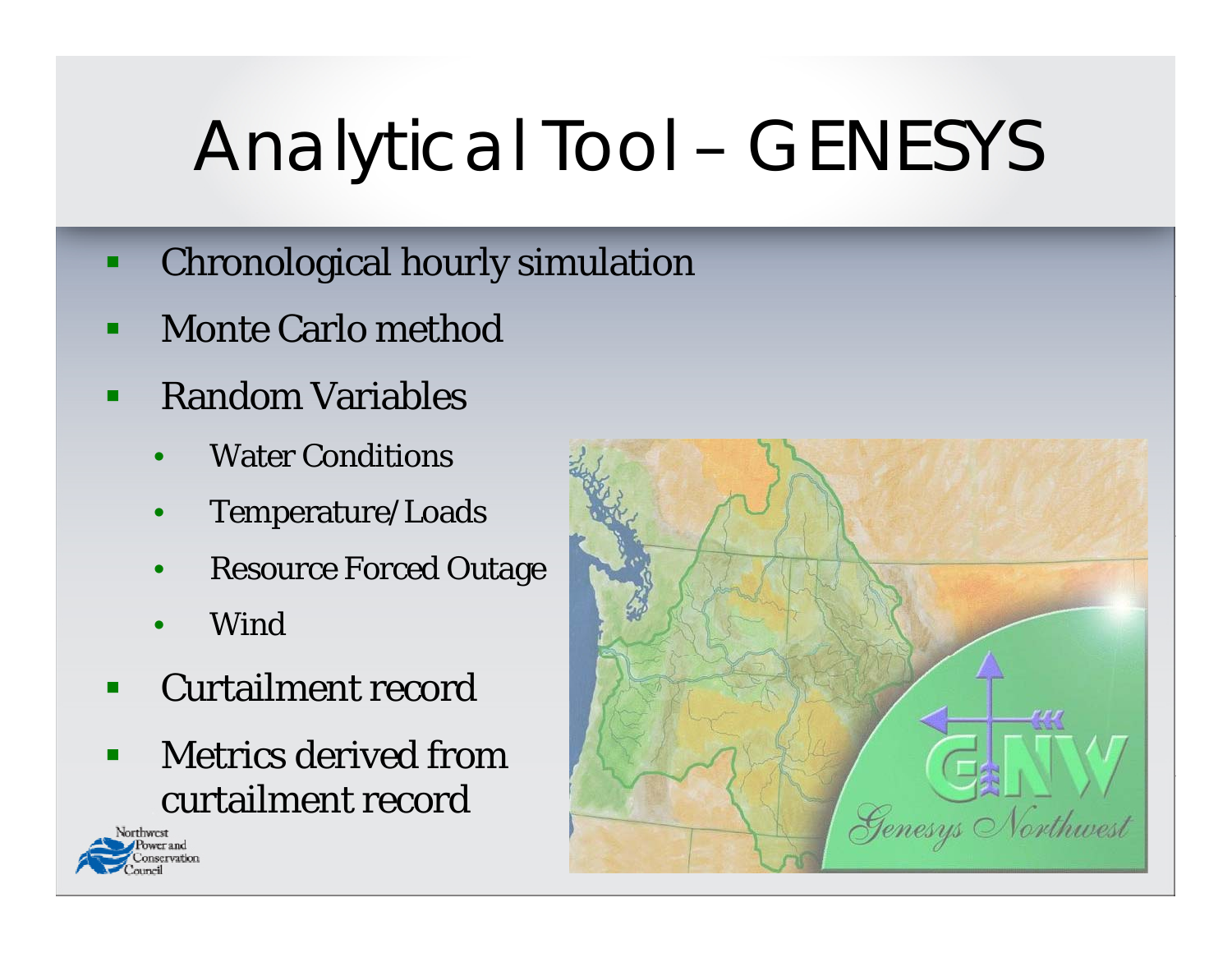## Sample Weekly Dispatch

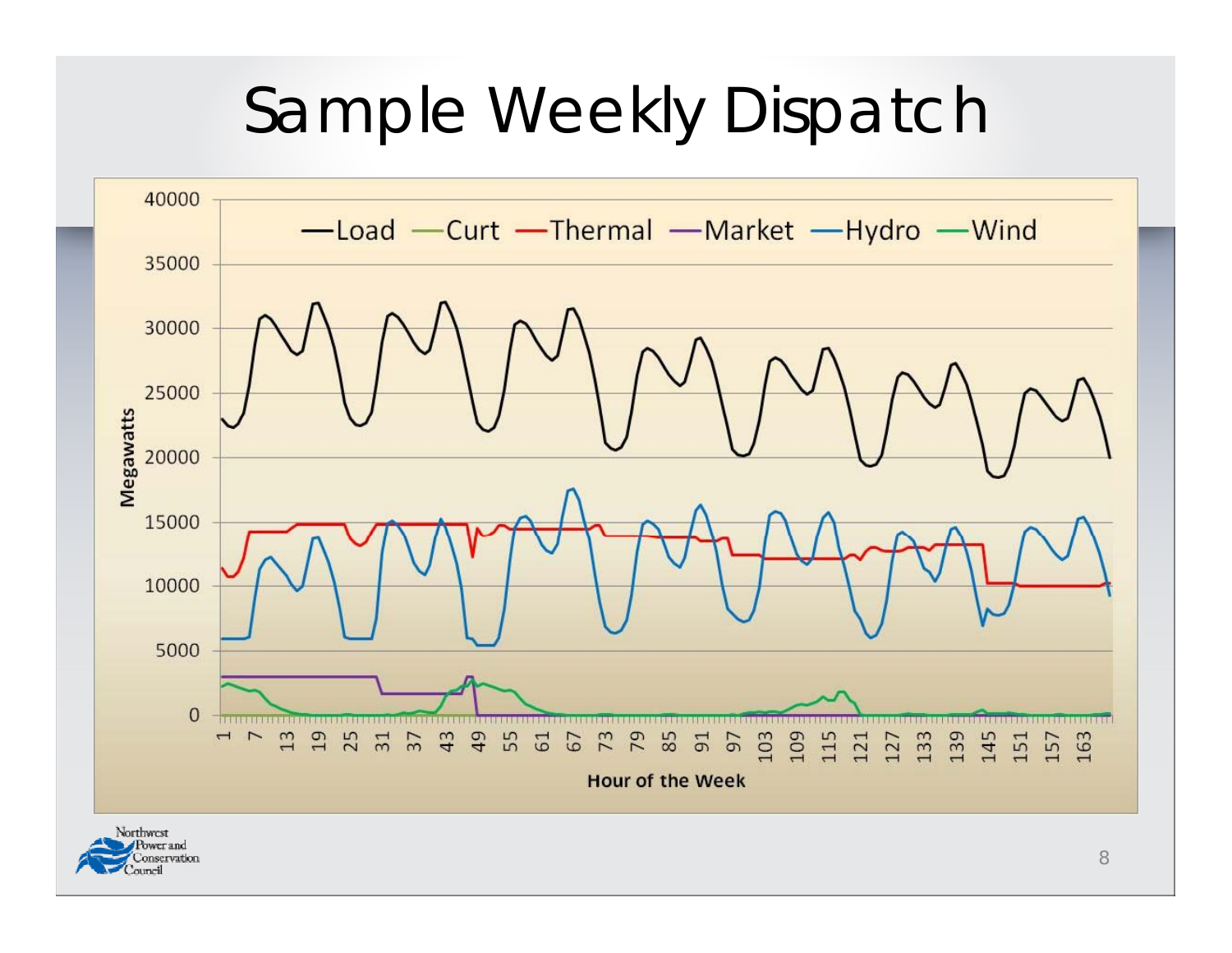# PNW Adequacy Standard

#### $\blacksquare$ **Standard includes**

- •Metric
- $\bullet$ Threshold

#### $\blacksquare$ **For the PNW**

- •Metric is: **LOLP**
- •Threshold is: **5%** (maximum)

#### $\blacksquare$ **Interpretation:**

If the LOLP is greater than 5%, it means that the likelihood of having to take extraordinary (expensive) measures to serve load exceeds our tolerance for such actions.

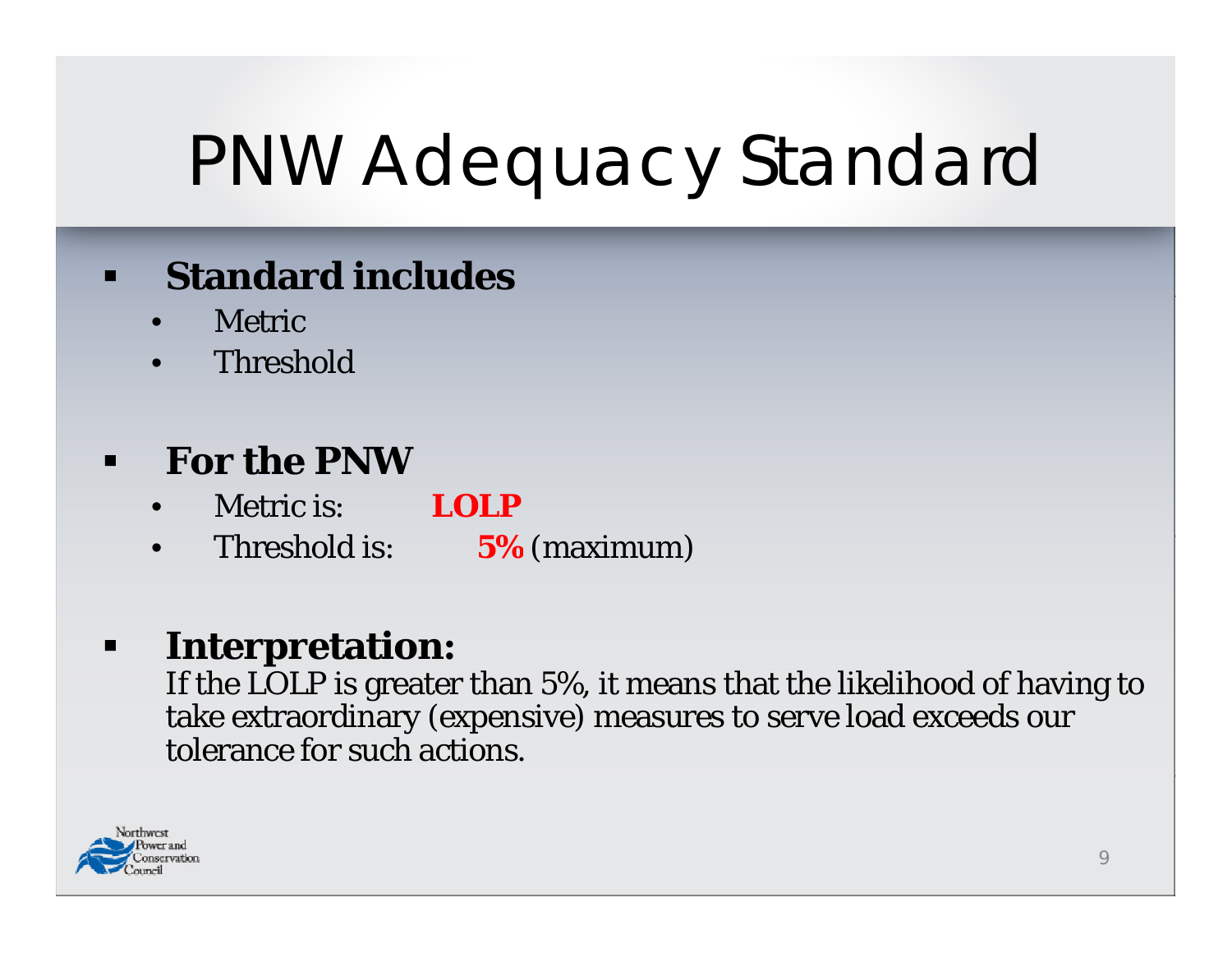# Loss of Load Probability



LOLP = number of bad simulations/total number of simulations In this example 50 simulations out of 1000 were bad, thus  $LOLP = 50/1000 = 5$  percent

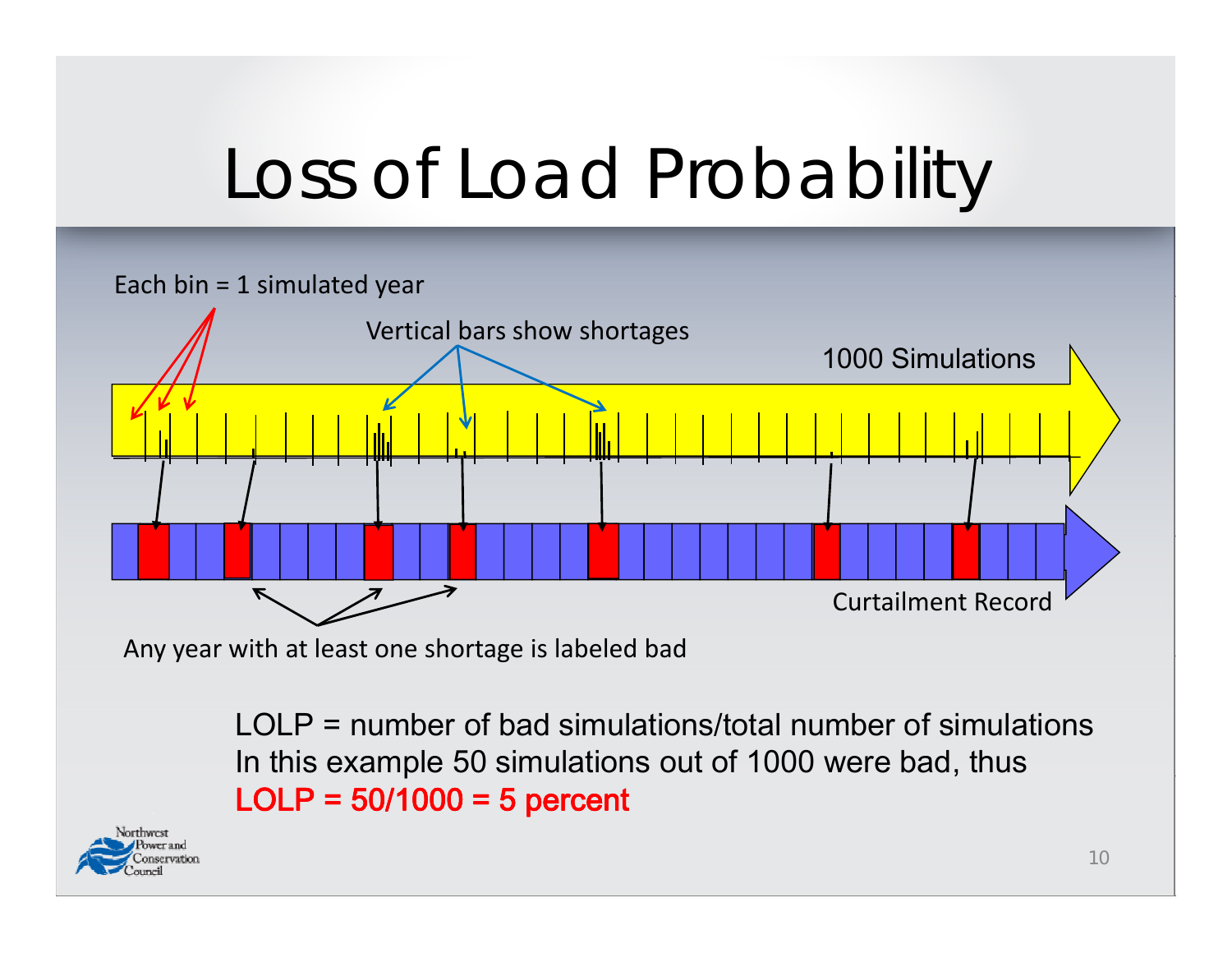## History of NW Assessments

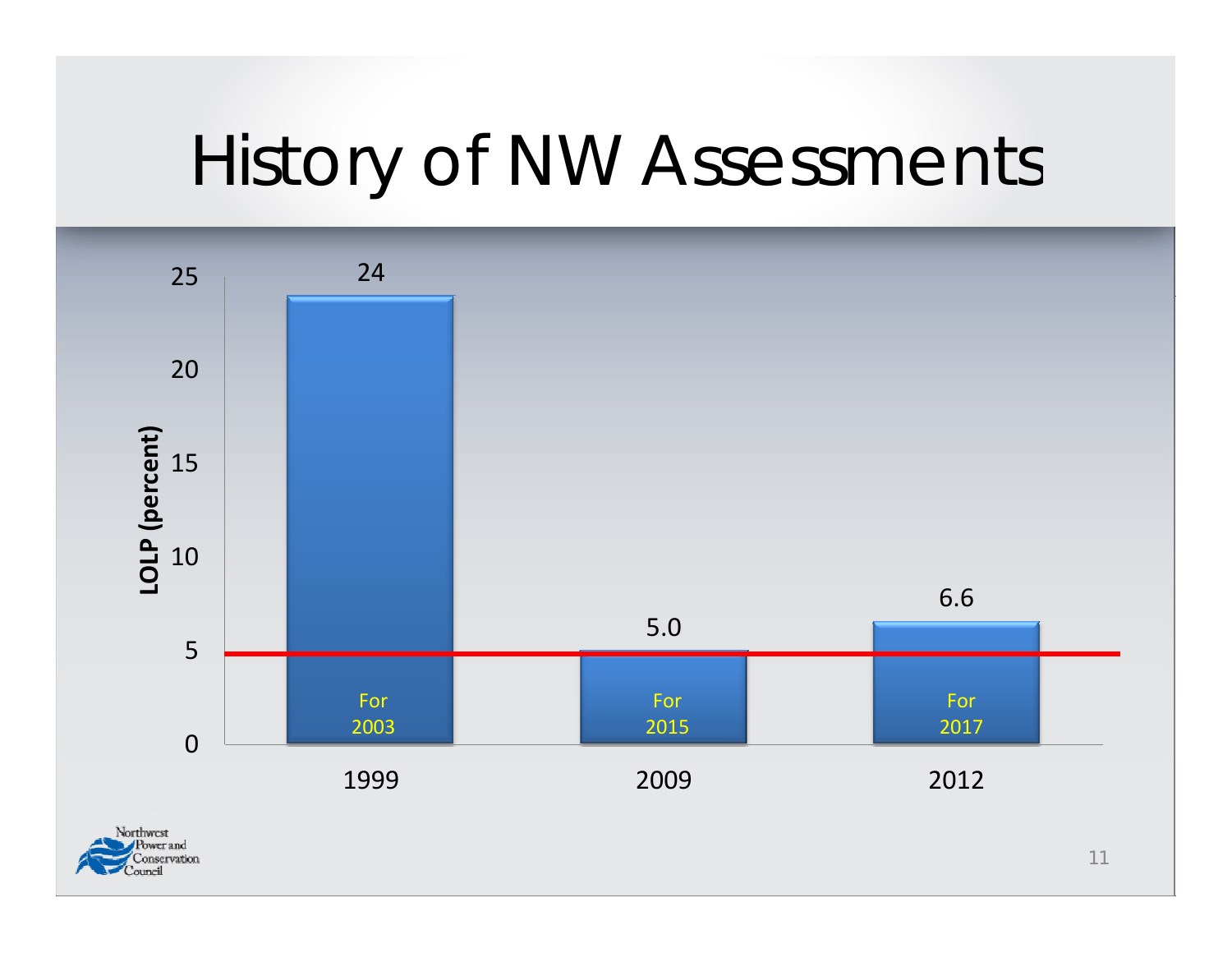## 2017 Assessment Updated

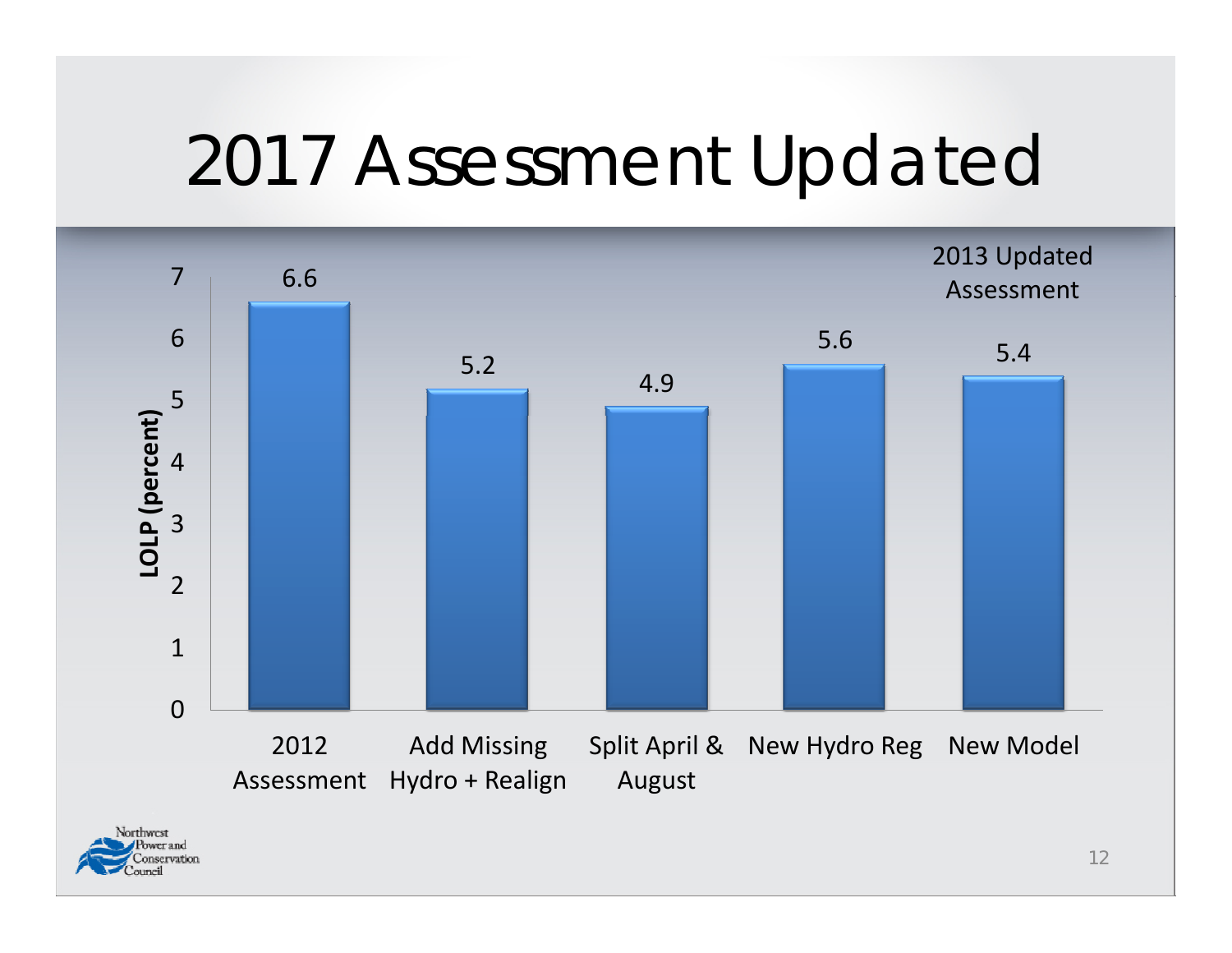### Apparent Precision Overwhelmed by Larger Uncertainties\*

| <b>No Market Low Load</b>                                     |                                                           |  |      |  | <b>High Load</b> |  |
|---------------------------------------------------------------|-----------------------------------------------------------|--|------|--|------------------|--|
|                                                               | 8.4%                                                      |  |      |  | 16.8%            |  |
|                                                               |                                                           |  |      |  |                  |  |
|                                                               |                                                           |  |      |  |                  |  |
|                                                               |                                                           |  |      |  |                  |  |
|                                                               |                                                           |  | 6.6% |  |                  |  |
|                                                               |                                                           |  |      |  |                  |  |
|                                                               |                                                           |  |      |  |                  |  |
|                                                               |                                                           |  |      |  |                  |  |
| <b>High Mkt</b>                                               | 2.8%                                                      |  |      |  | 7.8%             |  |
| <b>LANT FITAL COL</b><br>Power and<br>Conservation<br>Council | 13<br>*Effects of Market and Economic Load Growth Changes |  |      |  |                  |  |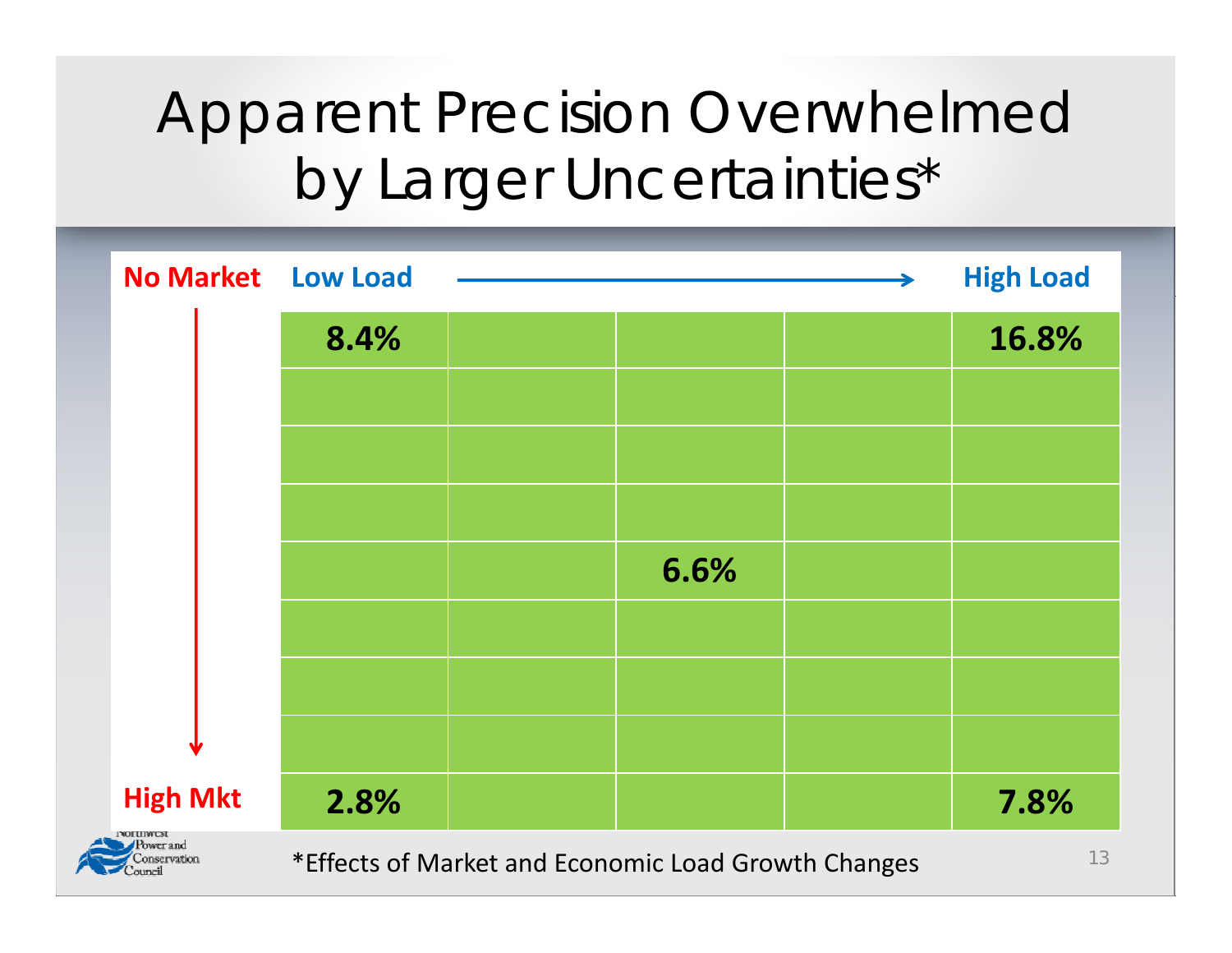# Continuing Challenges

- Ξ Increasing complexity of power system
- Ξ Peaking/capacity issues growing
- $\blacksquare$ • Methodology not settled down
	- NERC uses LOLH and EUE
	- CVaR95 may be better for optimization
- GENESYS originally built for <u>energy</u> but is being enhanced for capacity
- Expect continued volatility in results

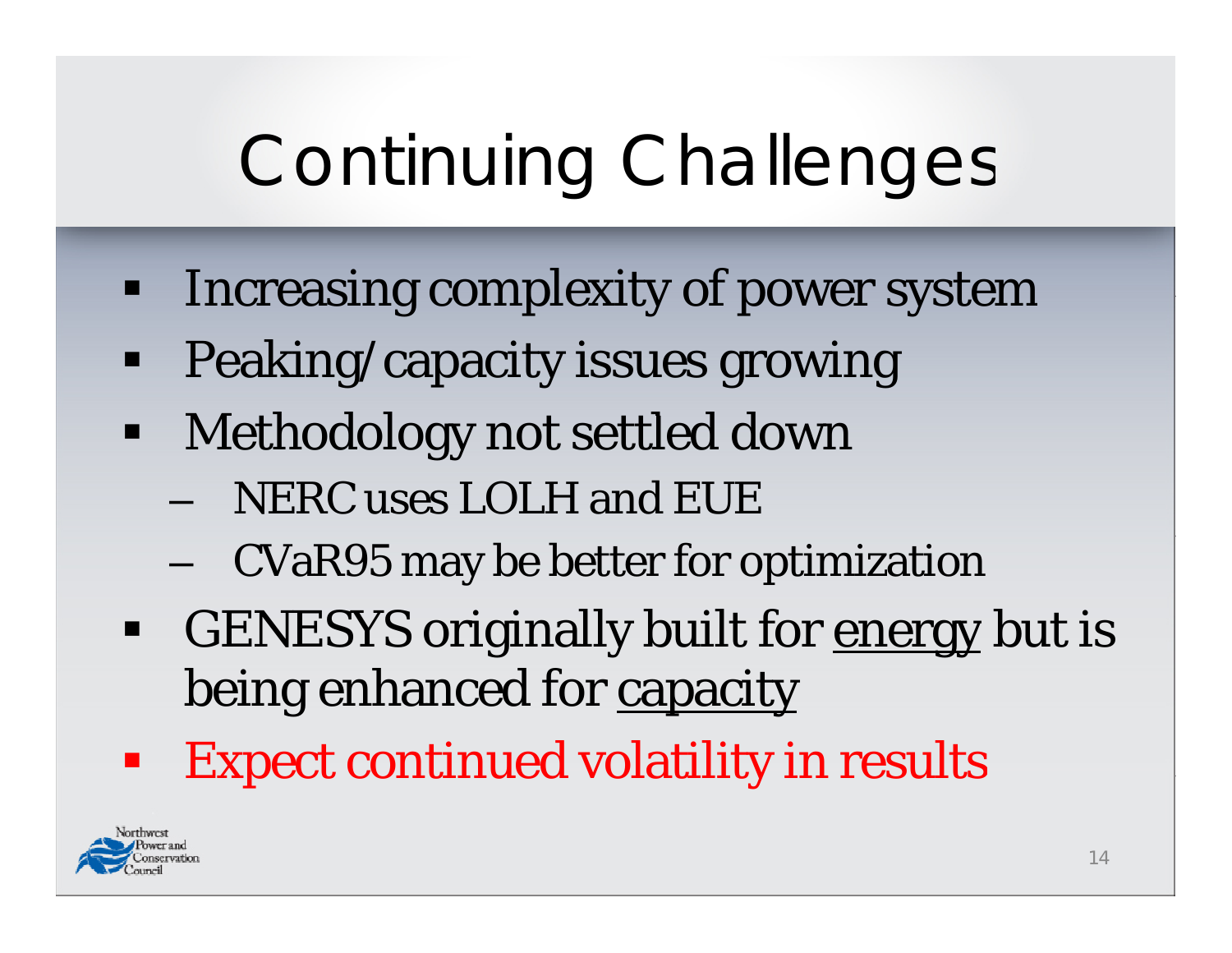# Major Modeling Changes

- NW topography change from 2 to 3 nodes Separating out southern Idaho
	- More constraints generally increase LOLP
- **Fine tuned hydro peaking capacities**
- **Improved hourly hydro dispatch**

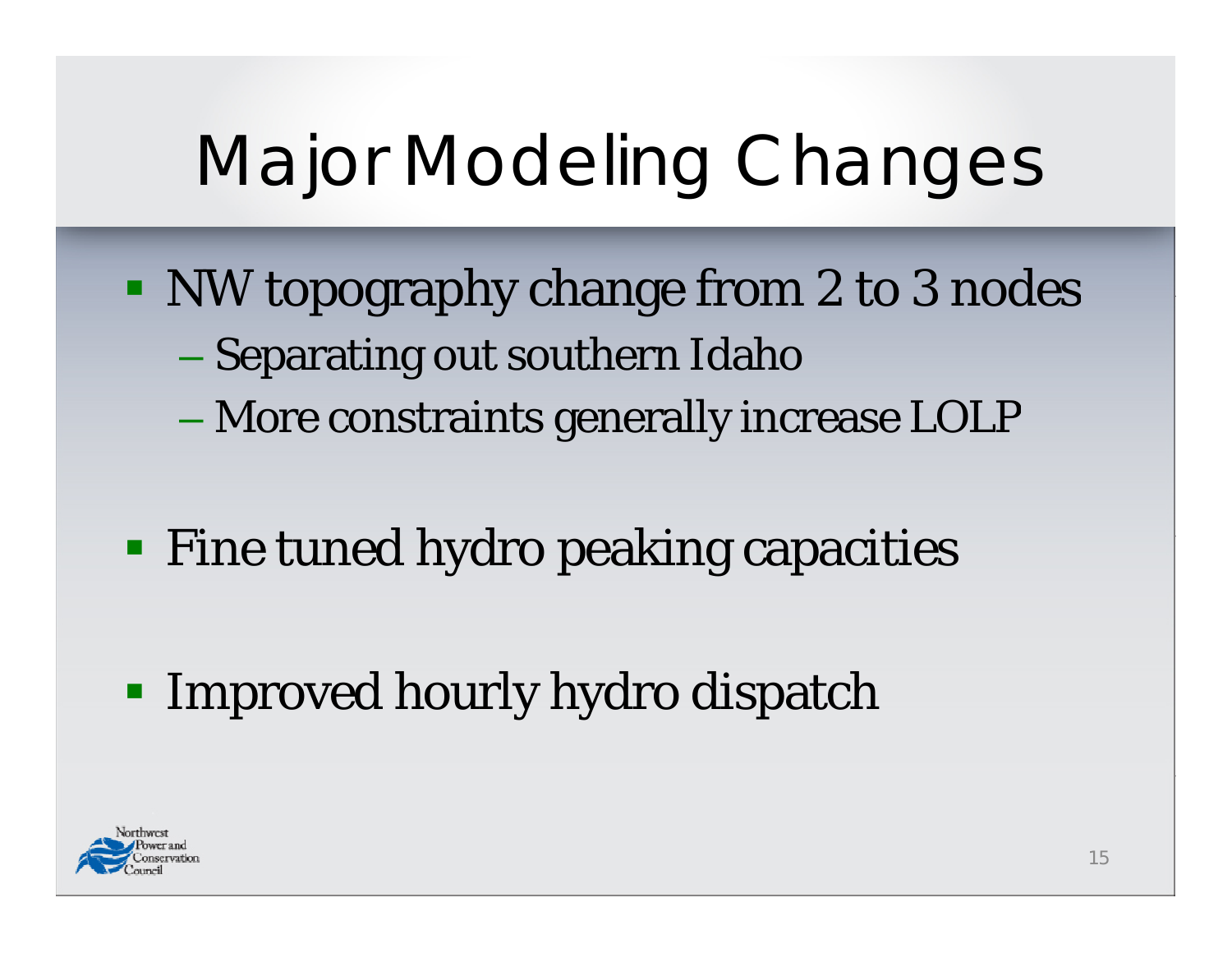### Shortened Work Plan for 2019 Assessment

| <b>Phase I - Data</b>                                                              | <b>Phase II - Draft</b>                                                        | <b>Phase III - Final</b>                                                              |
|------------------------------------------------------------------------------------|--------------------------------------------------------------------------------|---------------------------------------------------------------------------------------|
|                                                                                    |                                                                                |                                                                                       |
| <b>Tech Committee</b><br>Collect resource and load data<br>Review and vet all data | <b>Tech Committee</b><br>Run preliminary assessment<br>and sensitivity studies | <b>Tech Committee</b><br><b>Run final assessment</b><br>and sensitivity studies       |
|                                                                                    |                                                                                |                                                                                       |
| <b>Steering Committee</b><br><b>Review data</b><br>Set policy assumptions          | <b>Steering Committee</b><br>Review preliminary and<br>sensitivity studies     | <b>Steering Committee</b><br><b>Review final studies</b><br>Prepare draft report      |
|                                                                                    |                                                                                |                                                                                       |
| <b>Power Committee</b><br>Approve<br>data and assumptions                          | <b>Power Committee</b><br>Review preliminary and<br>sensitivity studies        | <b>Power &amp; Full Council</b><br>Approve final studies and<br>Release of the report |